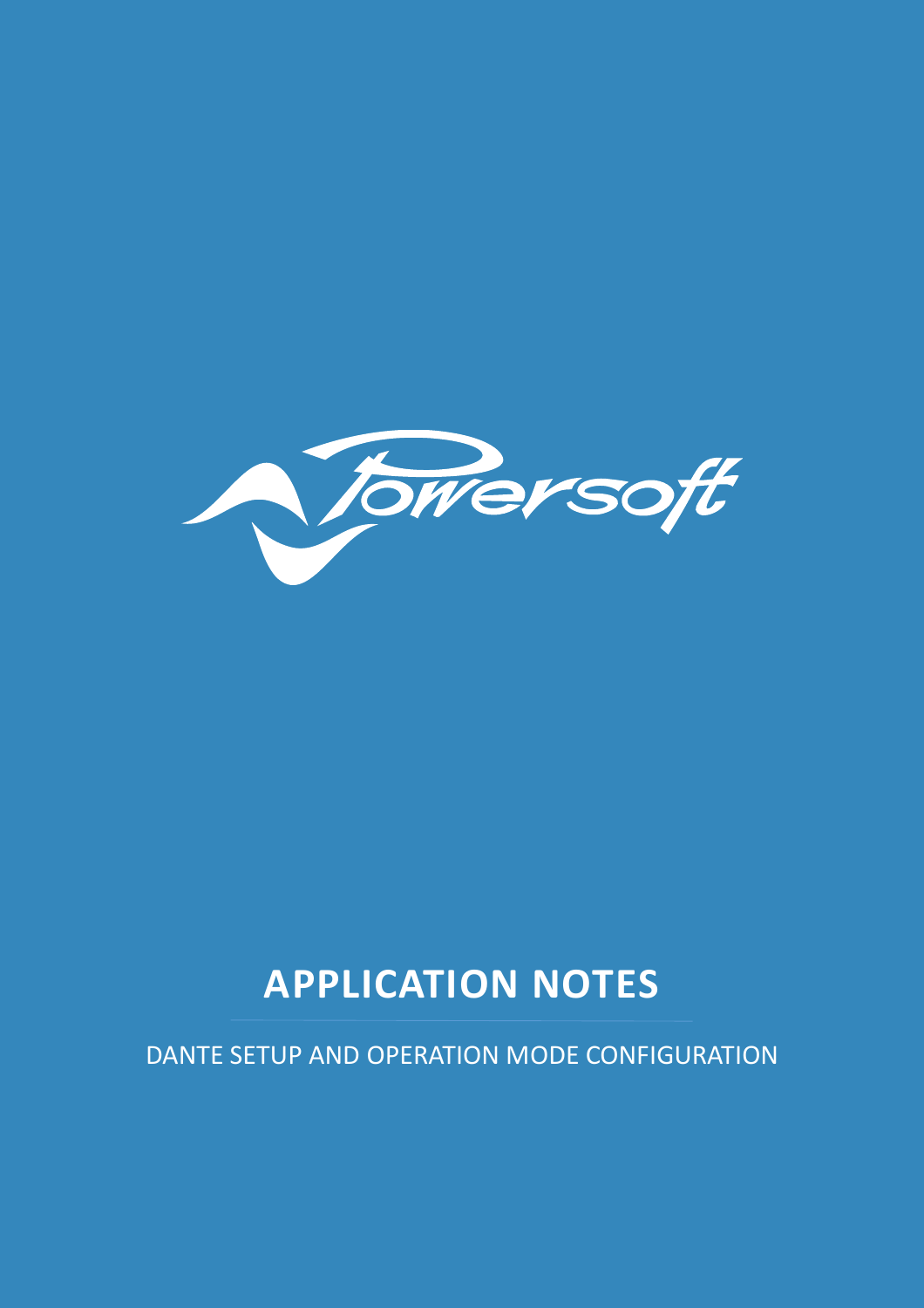# DANTE SETUP AND OPERATION MODE CONFIGURATION

All Powersoft amplifiers featuring a Dante card can be set up to send and receive audio on a Dante network. This type of connection utilises standard IP networks to transmit high-quality, uncompressed audio, with near-zero latency.

All Powersoft DSP + Dante enabled products will require two different network IP addresses; one for controlling the amplifier's DSP and one for the Dante network.

The configuration and routing of Powersoft amplifiers in a Dante network is entirely done via the software application 'Dante Controller', provided by Audinate. Free download versions of the software are available for 'Windows' and 'Mac OS X' directly on Audinate'[s website.](https://www.audinate.com/products/software/dante-controller)

The Dante modules in Powersoft amplifiers operate with their own dedicated Firmware. It is recommended that all modules in a Dante environment are always updated, i.e. running the latest firmware not just on the amplifiers, but in all the connected devices. This best practice will help to improve system performance and compatibility.

More information on how to update the Dante firmware in Powersoft amplifiers can be found on Powersoft's [website.](https://armonia.powersoft.it/firmware-updating/)

### Connecting Powersoft Amplifiers to a Dante Network

Physical connection to a Dante network is done via regular Cat5e (or higher) wiring. If a switch is used, special attention should be given to its capabilities, as certain products are not compatible with Dante Networks.

For maximum reliability, network switches shall:

- be Rated for Gigabit Ethernet;
- be Non-blocking:
- have Quality of Service (QoS) with at least four queues;
- have Diffserv (DSCP) QoS with strict priority; and
- not have or have EEE (Energy efficient ethernet) switched off.

For more information on [switch requirements](https://www.audinate.com/faq-catagories/switches) for Dante compatibility, and on how to create and manage Dante networks, please refer to Audinate's [website.](https://www.audinate.com/networks-and-switches)

When opening the 'Dante Controller', all devices connected to the Dante network will be displayed in the list of transmitters and receivers (Figure 1).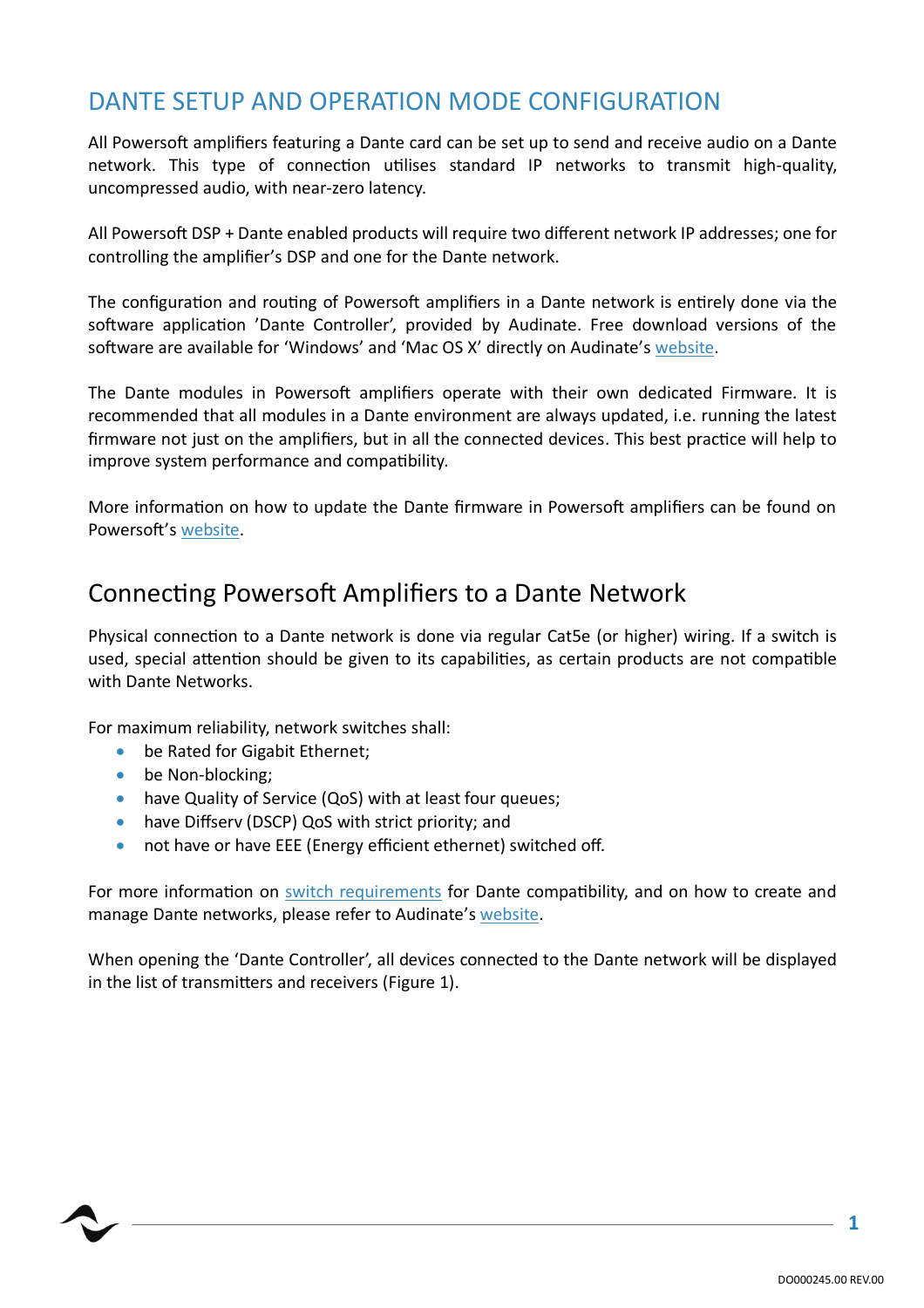| $\sim$                                                                                                             |                                        |                                               |        |        |                      |     |           | <b>Grand Master Clock: XSeries 171285</b> |  |
|--------------------------------------------------------------------------------------------------------------------|----------------------------------------|-----------------------------------------------|--------|--------|----------------------|-----|-----------|-------------------------------------------|--|
| Routing   Device Info Clock Status Network Status                                                                  |                                        |                                               | Events |        |                      |     |           |                                           |  |
| <b><i><u></u></i></b> Dante<br><b>Filter Transmitters</b><br><b>Filter Receivers</b><br>$H$ $\Box$ Dante Receivers | I Dante Transmitters<br>$\overline{+}$ | $\begin{array}{c} + \end{array}$<br>BCH-70256 | $+$    | 田<br>닢 | $+$<br>XSeries171285 | $+$ | $_{+}$    |                                           |  |
| $+8CH-70256$                                                                                                       |                                        |                                               |        |        |                      |     |           |                                           |  |
| $^{+}$                                                                                                             |                                        |                                               |        |        |                      |     |           |                                           |  |
|                                                                                                                    |                                        |                                               |        |        |                      |     | $\ddot{}$ |                                           |  |
|                                                                                                                    |                                        |                                               |        |        |                      |     |           |                                           |  |
| $+$ PC<br>$+$ 02404-00413752                                                                                       |                                        |                                               |        |        |                      |     | $\pm$     |                                           |  |
| + XSeries171285                                                                                                    |                                        |                                               |        | H.     |                      |     |           |                                           |  |

Figure 1 – Dante Controller Network View window.

If the computer in use features multiple network ports, in some instances, 'Dante Controller' may connect to the wrong one. To overcome this issue, click on the square next to '**P:**' at the bottom left corner of the 'Network View' window. This will open the Dante interface configuration window (Figure 2), from where the correct port can be selected.



Figure 2 – Configuration of Dante interfaces.

Powersoft amplifiers connected to the Dante network will automatically obtain IP addresses by default, and in most circumstances, there is no need to change the address settings. However, static IP addresses can be assigned if necessary.

To assign a static IP address:

- 1. Open the 'Device View' window by double-clicking on the device to be configured.
- 2. Click on the 'Network Config' tab (Figure 3).
- 3. Under 'Addresses' switch to the option 'Manually configure an IP Address'
- 4. Enter the IP Address and Netmask.
- 5. Click 'Apply'.

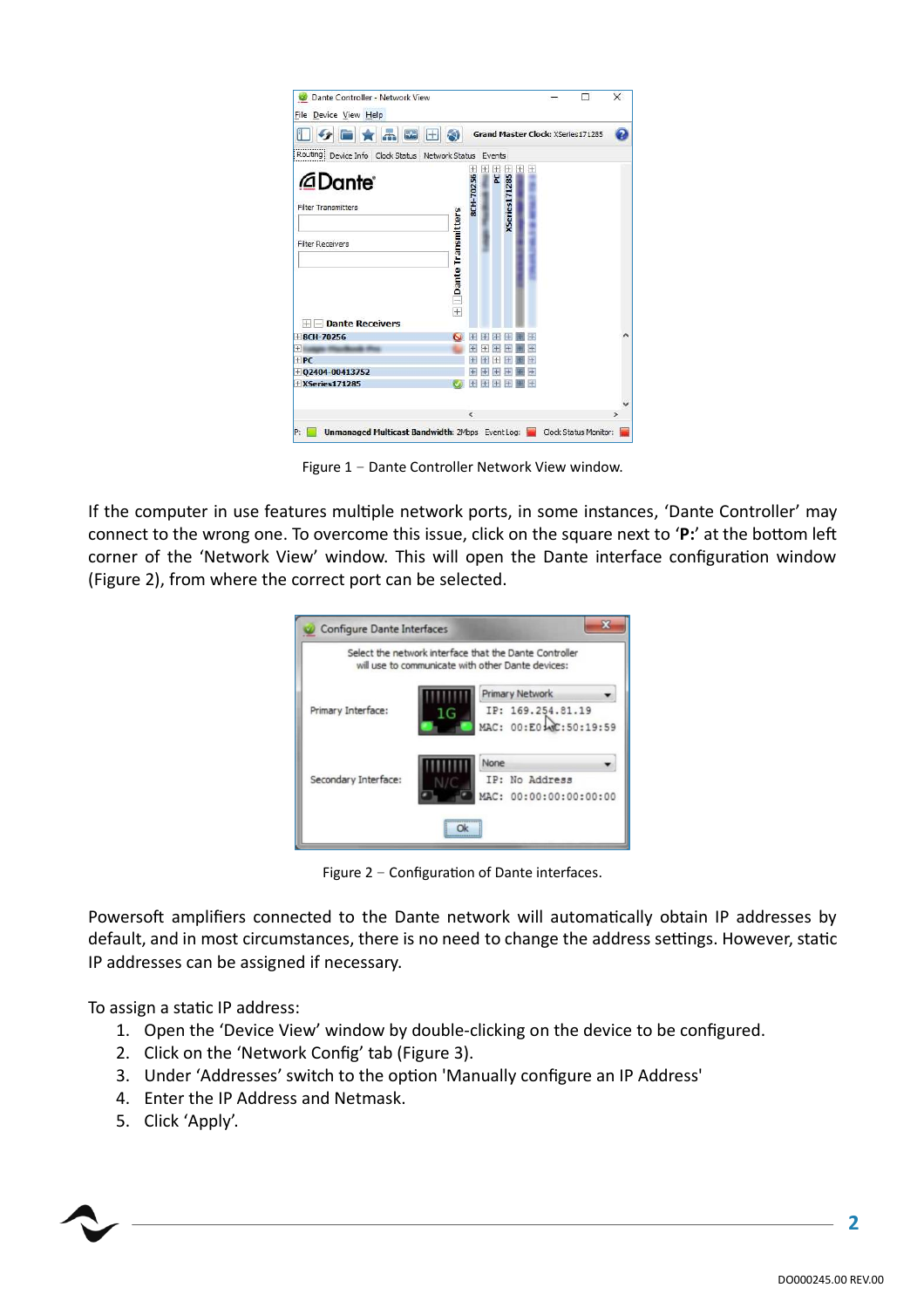The DNS Server and Gateway settings are optional - the device will use network defaults if they are not specified. To revert to the previous settings, click 'Revert'.

It is important to note that this operation requires a device reboot. This can be done by simply clicking 'Reboot' under 'Reset Device'. However, in some instances, it has been verified that a manual reboot of the amplifier is necessary for modifications to take effect, and is therefore recommended as best practice.

| File Device View Help |                                                                                        |   |
|-----------------------|----------------------------------------------------------------------------------------|---|
| a<br>$^{+}$           | <b>XSeries171285</b><br>$\vee$                                                         | Ō |
|                       | Receive Transmit Status Latency Device Config Network Config AES67 Config              |   |
|                       |                                                                                        |   |
|                       |                                                                                        |   |
|                       |                                                                                        |   |
|                       | Switch Configuration-<br>Current: Switched                                             |   |
|                       | New: Switched<br>$\overline{\phantom{a}}$                                              |   |
|                       |                                                                                        |   |
|                       | - Addresses -                                                                          |   |
|                       |                                                                                        |   |
|                       | (c) Obtain an IP Address Automatically (default)<br>◯ Manually configure an IP Address |   |
|                       | IP Address:                                                                            |   |
|                       |                                                                                        |   |
|                       | Netmask:                                                                               |   |
|                       | DNS Server:                                                                            |   |
|                       | Gateway:                                                                               |   |
|                       |                                                                                        |   |
|                       |                                                                                        |   |
|                       |                                                                                        |   |
|                       | Revert<br>Apply                                                                        |   |
|                       | -Reset Device -                                                                        |   |

Figure 3 – Dante Controller 'Network Config' tab in the 'Device View' window.

Please note that when Powersoft amplifiers are set to automatically obtain IP addresses, Dante Controller must be running on a host computer also configured to obtain IP addresses automatically. Likewise, for static IP address configurations, fixed IP addresses must be assigned to both host computer and amplifier, with both devices operating within the same subnet.

# Switched, Split and Redundant Modes

Powersoft amplifiers may feature one or two Dante ethernet ports. Amplifiers with a single Dante port also feature an additional standard Ethernet port, with each port operating independently from one another. In amplifiers where two Dante ports are available (labelled primary and secondary), it is possible to switch between different operation modes:

• Switched Mode - The secondary Dante port behaves as a standard switch port, allowing daisy-chaining through the amplifier. This is the default configuration for Powersoft amplifiers with two Dante ports.

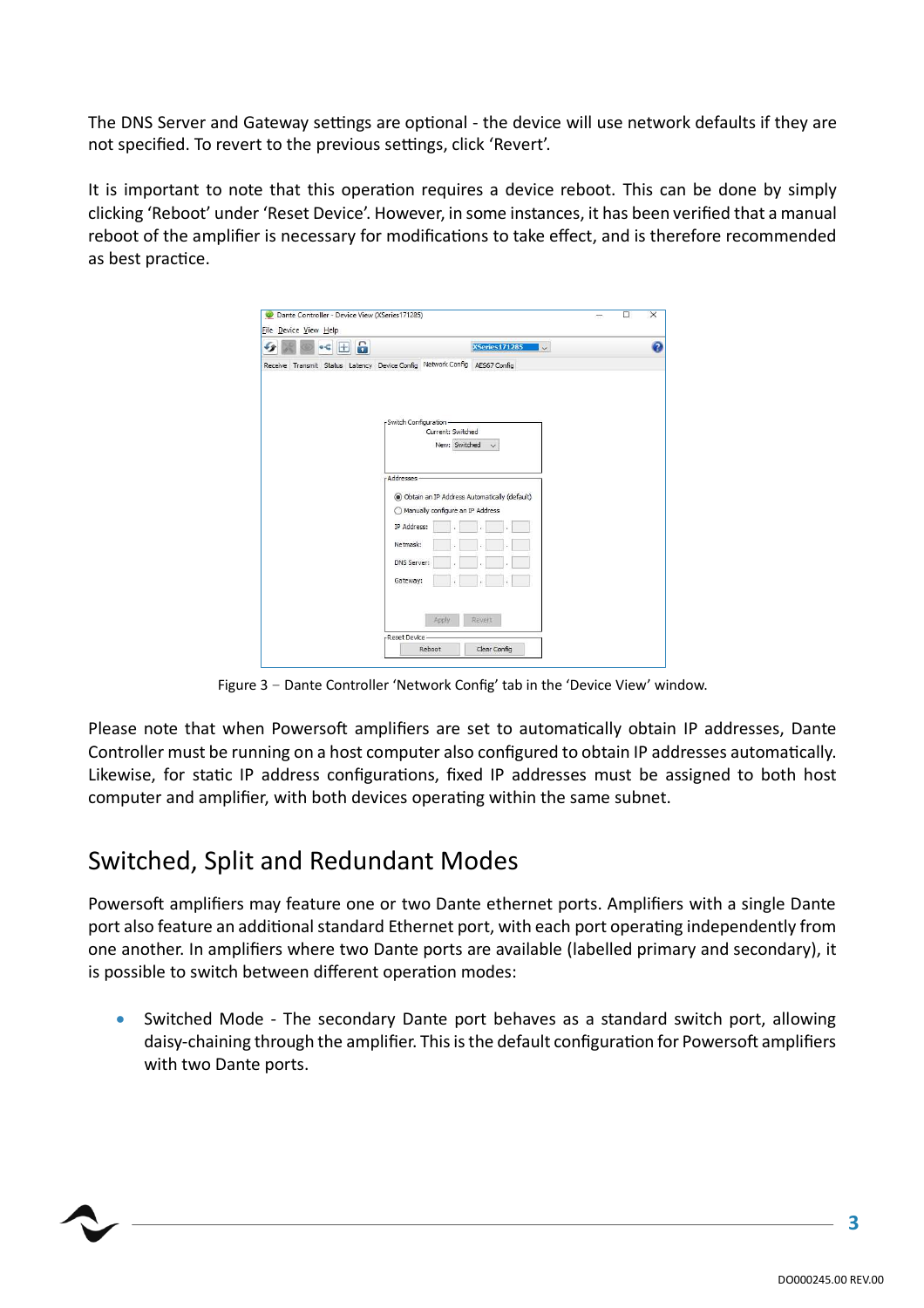- Split Mode For amplifiers with a single Dante port and one Ethernet port, this is the default and only operation mode available. In amplifiers with two Dante ports, 'Split Mode' can be selected, allowing the primary port to behave as a regular Ethernet port operating independently from the Dante network.
- **Redundant Mode** –When an amplifier is set to 'Redundant', it will duplicate the Dante audio traffic to both Dante ports, allowing the implementation of a redundant network via the secondary port.

Table 1 below provides a list of all Dante-enabled Powersoft amplifiers and their possible port configurations.

|                         |            | 2x Dante Ports<br>(Switched/Split/Redundant) | 1x Dante<br>+ 1x Ethernet<br>(Split Mode only) | 2x Dante Ports<br>(Switched Mode only) |
|-------------------------|------------|----------------------------------------------|------------------------------------------------|----------------------------------------|
| Ottocanali<br>Series    | 12K4 DSP+D |                                              |                                                |                                        |
|                         | 8K4 DSP+D  |                                              |                                                |                                        |
|                         | 4K4 DSP+D  |                                              |                                                |                                        |
| Quattrocanali<br>Series | 4804 DSP+D |                                              |                                                |                                        |
|                         | 2404 DSP+D |                                              |                                                |                                        |
|                         | 1204 DSP+D |                                              |                                                |                                        |
| Duecanali<br>Series     | 4804 DSP+D |                                              |                                                |                                        |
|                         | 1604 DSP+D |                                              |                                                |                                        |
|                         | 804 DSP+D  |                                              |                                                |                                        |
| X Series                | X4         |                                              |                                                |                                        |
|                         | X8         |                                              |                                                |                                        |
| <b>T</b> Series         | 302        |                                              |                                                |                                        |
|                         | 304        |                                              |                                                |                                        |
|                         | 602        |                                              |                                                |                                        |
|                         | 604        |                                              |                                                |                                        |

Table 1 – List of Dante-enabled Powersoft amplifiers.

To toggle between the different operation modes in amplifiers with two Dante ports:

1. Open the 'Device View' window by double-clicking on the device to be configured.

- 2. Click on the 'Network Config' tab (Figure 2).
- 3. Under 'Switch Configuration' select the desired operation mode from the drop-down list.

Following the above operation, a device reboot is necessary for changes to take effect.

Please take extra care when changing the amplifier's settings from split or redundant modes back to switched mode.

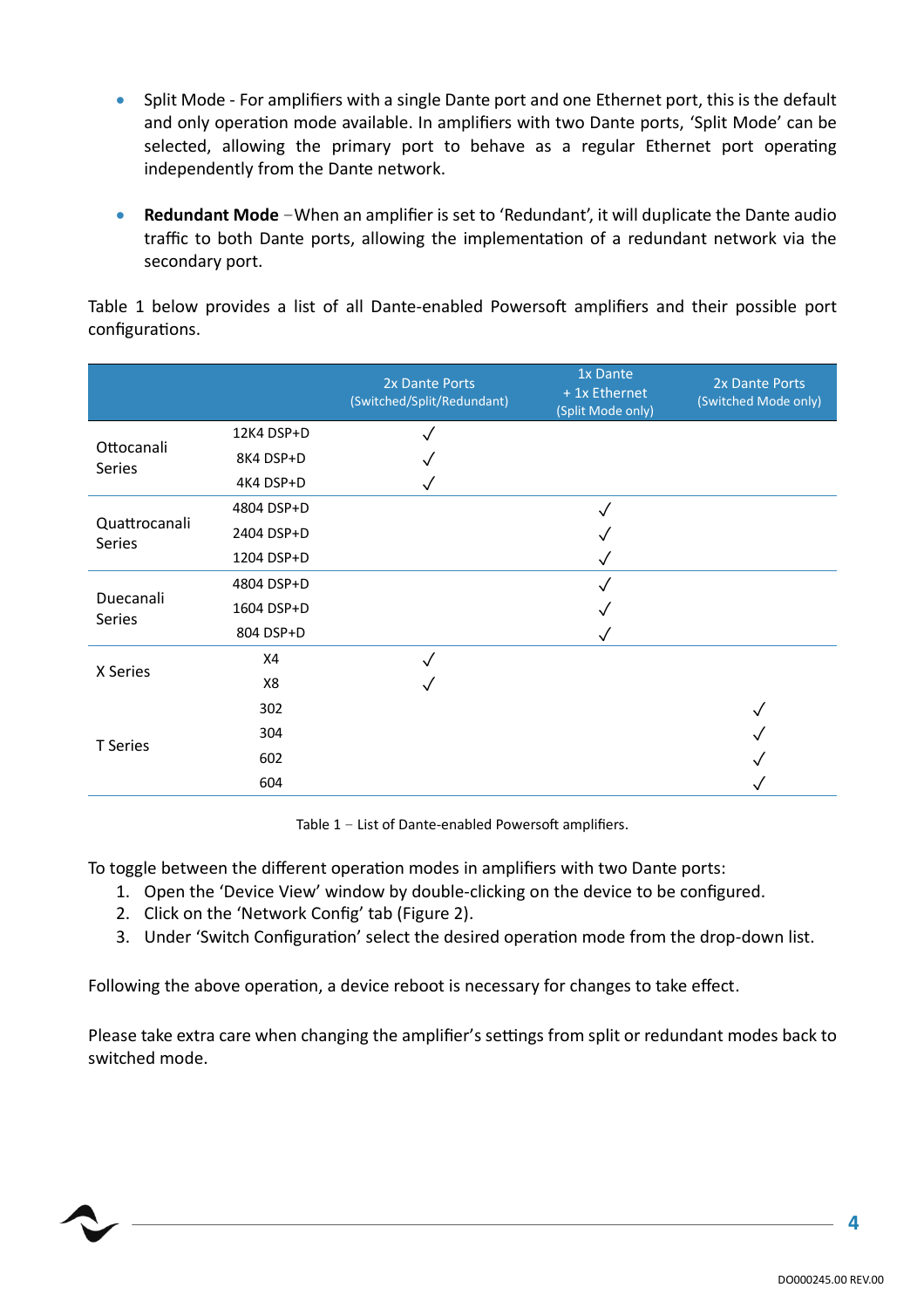All Powersoft amplifiers with two Dante ports are set to operate in switched mode by default. When changing from split or redundant modes back to switched mode, two different networks may be unintentionally bridged causing problems such as uncontrolled network flooding.

Additionally, when setting up a redundant network, all equipment such as switches and cables must be duplicated. The primary and secondary networks MUST NOT be interconnected at any point.